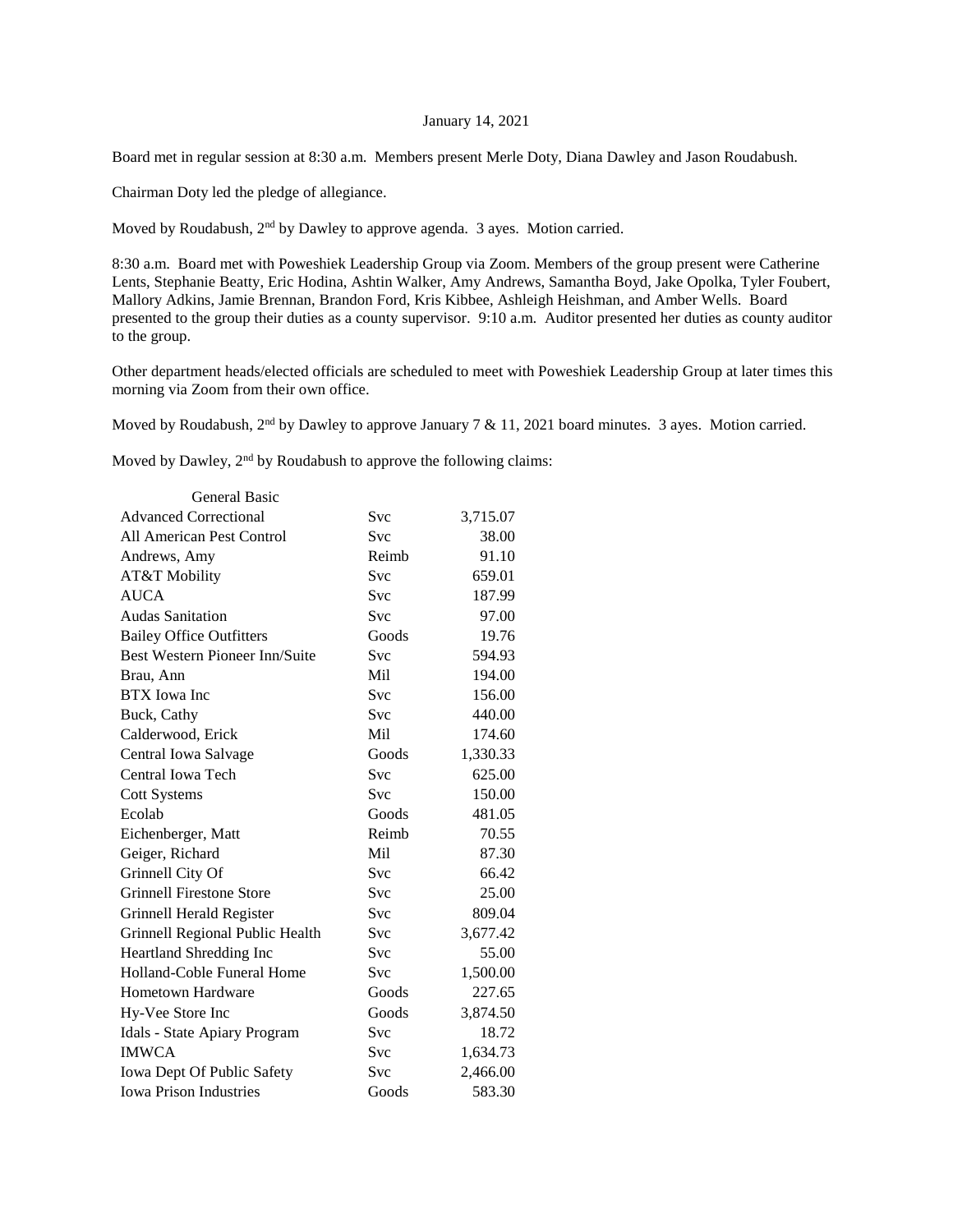| <b>ISAC</b>                           | Svc        | 75.00     |
|---------------------------------------|------------|-----------|
| Jensen Heating & AC Inc               | Svc        | 210.00    |
| John Deere Financial                  | Goods      | 294.27    |
| Key Cooperative                       | Goods      | 872.05    |
| Lacaeyse Lawn Care & Snow Rem         | <b>Svc</b> | 652.50    |
| Lamb, Mary                            | Svc        | 205.00    |
| Long, Eugene                          | Mil        | 77.60     |
| Lowry Equipment Inc                   | Goods      | 46.66     |
| Mahaska Communication Group           | Svc        | 120.25    |
| <b>Mainstay Systems</b>               | Svc        | 237.00    |
| Malcom Lumber                         | Goods      | 75.00     |
| Matt Parrott/Storey Kenworthy         | Goods      | 69.63     |
| Mid American Energy                   | Svc        | 2,771.48  |
| Montezuma Municipal Utilities         | Svc        | 2,062.93  |
| Montezuma State Bank                  | Svc        | 27.00     |
| <b>NACVSO</b>                         | Svc        | 50.00     |
| New Century F.S. Inc                  | Goods      | 78.00     |
| Office Depot                          | Goods      | 36.75     |
| Pauls Ace Hardware Inc                | Goods      | 70.14     |
| Polk County Sheriff, Civil Division   | Svc        | 78.70     |
| Pow Co Employee Health Plan Tr        | Svc        | 480.28    |
| Pow I-80 Development                  | Svc        | 27,000.00 |
| Poweshiek Co Secondary Road Dept      | Goods      | 1,232.40  |
| <b>Poweshiek Transfer Station</b>     | Svc        |           |
|                                       | Svc        | 12.35     |
| Premier Office Equip/Rk Dixon         |            | 130.13    |
| <b>Quill Corporation</b>              | Goods      | 7.72      |
| <b>Region Six Planning Commission</b> | Svc        | 2,656.35  |
| Ricoh Usa                             | Svc        | 6.55      |
| <b>Scantron Corporation</b>           | Svc        | 3,840.00  |
| Schumacher Elevator Co                | Svc        | 284.49    |
| <b>Seaton Construction Inc</b>        | Svc        | 850.00    |
| Sinclair Napa                         | Goods      | 12.99     |
| <b>Smith Funeral Home</b>             | Svc        | 1,500.00  |
| The Depot Express                     | Goods      | 132.63    |
| Timekeeping Systems Inc               | Goods      | 709.37    |
| <b>True Value</b>                     | Goods      | 256.70    |
| Truitt Csr Rpr, Karrie                | Svc        | 171.00    |
| <b>Tyler Technologies</b>             | Svc        | 455.00    |
| <b>United States Cellular</b>         | Svc        | 401.47    |
| <b>US Bank Equipment Finance</b>      | Svc        | 952.31    |
| Vanersvelde, Larry                    | Mil        | 213.40    |
| Vavroch, Mark                         | Svc        | 40.00     |
| Verizon                               | Svc        | 80.02     |
| Verizon Wireless                      | Svc        | 150.00    |
| West Payment Center                   | Svc        | 666.82    |
| Windstream                            | Svc        | 1,467.07  |
|                                       |            |           |
| General Supplemental                  |            |           |
| Poweshiek County EMA                  | Approp     | 22,300.00 |
| Premier Office Equip/RK Dixon         | Svc        | 47.92     |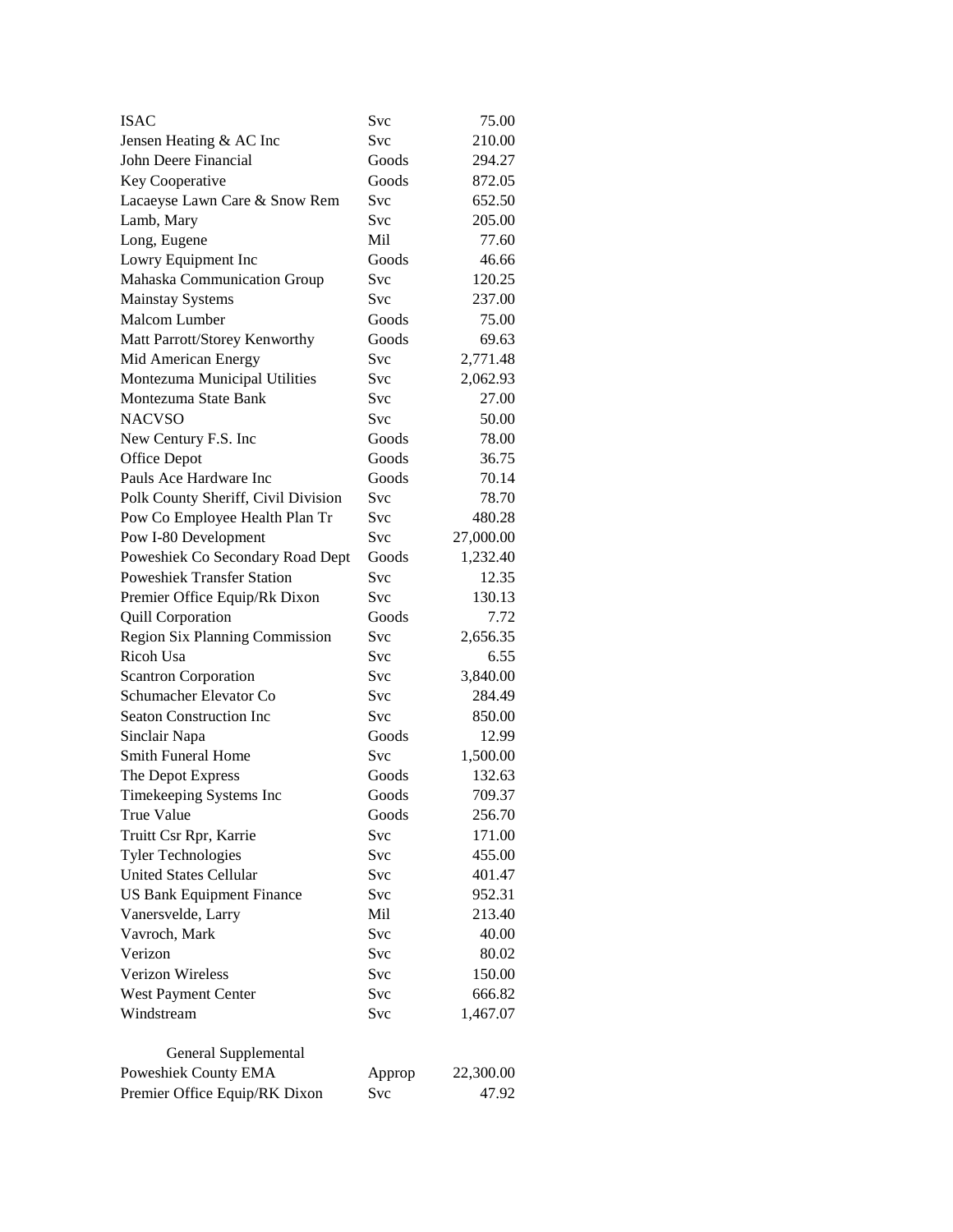| <b>MH/DD Services</b>                 |            |          |
|---------------------------------------|------------|----------|
| <b>IMWCA</b>                          | Svc        | 149.31   |
| Poweshiek County Auditor              | Svc        | 958.57   |
| <b>Quill Corporation</b>              | Goods      | 43.74    |
| <b>Scantron Service Group</b>         | Svc        | 294.62   |
| Windstream                            | Svc        | 275.06   |
|                                       |            |          |
| <b>Rural Services Basic</b>           |            |          |
| Asberry, Joshua B                     | Svc        | 500.00   |
| Des Moines Register                   | Svc        | 30.37    |
| <b>Grinnell Firestone Store</b>       | Svc        | 808.12   |
| Grinnell Herald Register              | Svc        | 23.00    |
| <b>IMWCA</b>                          | Svc        | 1,690.88 |
| Johnson, Vince                        | Svc        | 500.00   |
| Keystone Laboratories                 | Svc        | 44.50    |
| New Century F.S. Inc                  | Goods      | 2,706.70 |
| Seiler Equipment & Mfg                | Svc        | 250.00   |
| The Depot Express                     | Goods      | 717.35   |
| Wex Bank                              | Goods      | 122.60   |
| Windstream                            | Svc        | 57.52    |
|                                       |            |          |
| Secondary Road                        |            |          |
| Airgas Usa LLC                        | Svc        | 627.31   |
| <b>Alliant Energy/IPL</b>             | Svc        | 426.57   |
| Altorfer Machinery Co                 | Goods      | 338.57   |
| Arnold Motor Supply Inc               | Goods      | 705.60   |
| <b>AUCA</b>                           | Svc        | 341.52   |
| <b>Audas Sanitation</b>               | Svc        | 226.50   |
| <b>Bauer Built</b>                    | Goods      | 3,244.77 |
| <b>Brooklyn Building Center</b>       | Goods      | 95.99    |
| <b>Brooklyn Mun Utilities</b>         | Svc        | 766.39   |
| <b>Brooklyn Mut Telecommunication</b> | <b>Svc</b> | 28.57    |
| Calhoun-Burns & Assoc Inc             | <b>Svc</b> | 4,596.60 |
| Central Iowa Salvage                  | Goods      | 58.70    |
| <b>Cintas Corporation</b>             | Goods      | 225.72   |
| CJ Cooper & Associates Inc            | Svc        | 350.00   |
| Deep River City Of                    | Svc        | 54.36    |
| Douds Stone LLC                       | Goods      | 584.67   |
| <b>Fastenal Company</b>               | Goods      | 897.92   |
| French-Reneker-Associates, Inc        | Svc        | 7,120.00 |
| <b>Gatr Truck Center</b>              | Goods/Svc  | 311.12   |
| Grinnell City Of                      | Svc        | 141.34   |
| Grinnell Herald Register              | Svc        | 44.50    |
| <b>Grinnell Implement Store</b>       | Goods      | 836.65   |
| Halls Feed & Seed                     | Goods      | 194.85   |
| Hawkeye Truck Equipment               | Goods      | 2,494.00 |
| Helmuth Repair                        | Goods      | 165.08   |
| Henderson Products Inc.               | Goods      | 214.53   |
| Hickenbottom Inc                      | Goods      | 73.84    |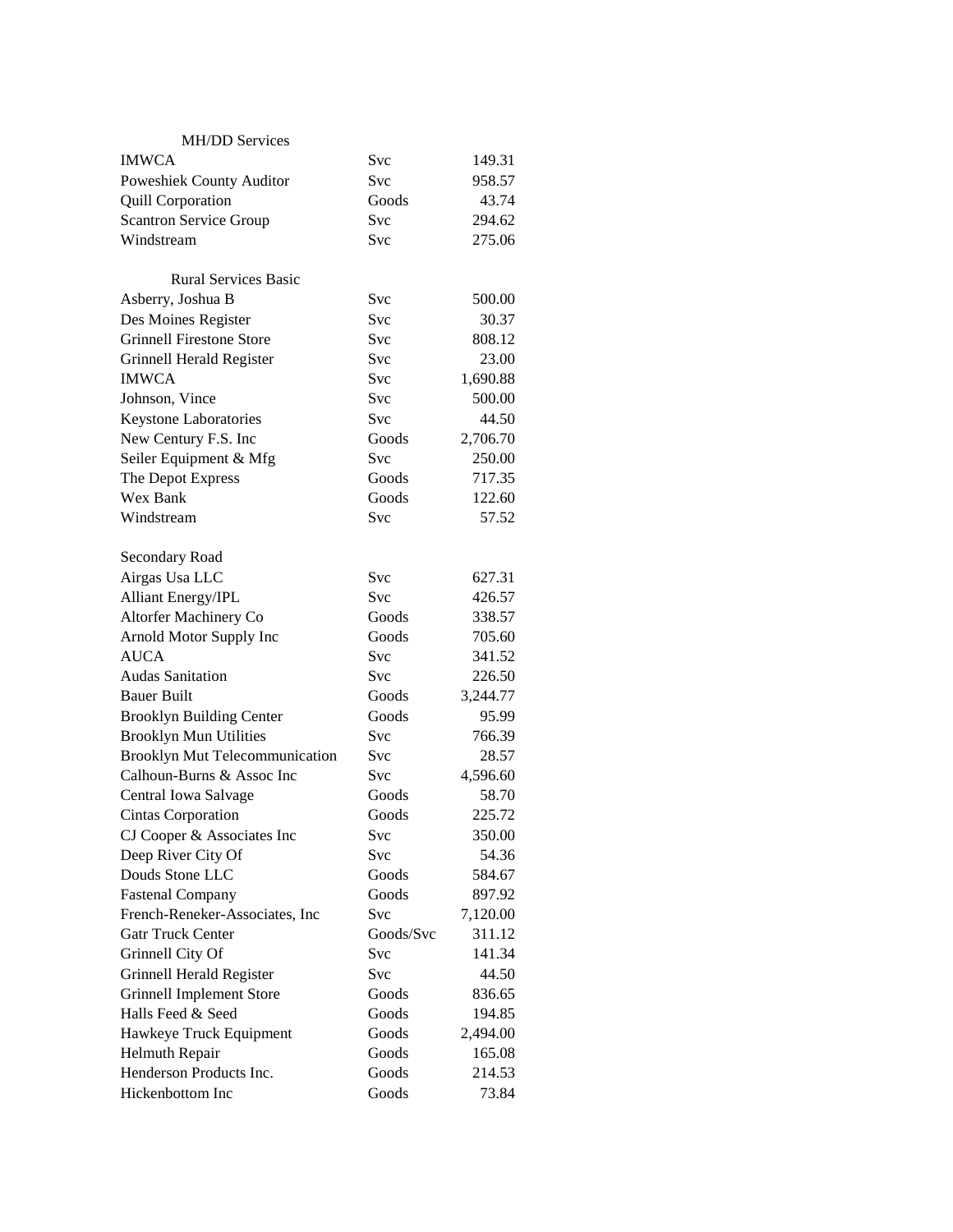| Hi-Viz Safety By Midwest Patch     | Goods     | 60.00     |
|------------------------------------|-----------|-----------|
| Hometown Hardware                  | Goods     | 5.57      |
| Huffaker Garage Doors LLC          | Svc       | 125.00    |
| Illowa Culvert & Supply            | Goods     | 7,472.00  |
| <b>Iowa Prison Industries</b>      | Goods     | 656.50    |
| Jerico Services Inc                | Goods     | 2,200.00  |
| John Deere Financial               | Goods     | 763.48    |
| Key Cooperative                    | Svc       | 638.38    |
| Liebovich Steel & Aluminum Co.     | Goods     | 743.06    |
| Lowry Equipment Inc                | Goods     | 318.78    |
| <b>Manatts</b> Inc                 | Goods     | 333.21    |
| <b>Martin Marietta Materials</b>   | Goods     | 29,801.99 |
| McGriff Farm & Home                | Goods     | 49.09     |
| <b>MCI</b>                         | Svc       | 33.28     |
| Mid American Energy                | Svc       | 225.18    |
| Midwest Wheel Companies            | Goods     | 453.60    |
| Montezuma Municipal Utilities      | Svc       | 1,599.03  |
| Morrison Enterprises Inc           | Goods/Svc | 1,735.60  |
| Mutual Wheel Co                    | Goods     | 597.28    |
| Napa Auto Parts                    | Goods     | 258.25    |
| Norsolv Systems Environmental      | Svc       | 152.95    |
| Svcs                               |           |           |
| <b>Ohalloran International Inc</b> | Goods     | 604.91    |
| <b>Oreilly Auto Parts</b>          | Goods     | 30.58     |
| <b>Peterson Contractors Inc</b>    | Svc       | 22,816.34 |
| <b>Poweshiek Transfer Station</b>  | Svc       | 72.00     |
| Poweshiek Water Assn               | Svc       | 111.00    |
| <b>Premier Printing</b>            | Goods     | 300.80    |
| <b>Quill Corporation</b>           | Goods     | 169.25    |
| Racom Corporation                  | Goods/Svc | 942.50    |
| Sinclair Napa                      | Goods     | 803.57    |
| Snap On Tools                      | Goods     | 724.45    |
| <b>Steve Link Ford</b>             | Goods     | 127.00    |
| Taylor Auto Body, Inc              | Goods/Svc | 2,147.00  |
| Tifco Industries, Inc.             | Goods     | 3,166.56  |
| <b>TIP Rural Electric Coop</b>     | Svc       | 348.00    |
| True Value                         | Goods     | 75.07     |
| Verizon Connect Nwf Inc            | Svc       | 1,198.06  |
| Victor Oil, Inc.                   | Svc       | 15,517.23 |
| Wendling Quarries, Inc.            | Goods     | 4,109.46  |
| Wex Bank                           | Goods     | 1,758.42  |
| Windstream                         | Svc       | 423.15    |
| Ziegler Inc                        | Goods     | 5,408.73  |
|                                    |           |           |
| <b>Sheriff Commissary</b>          |           |           |
| <b>Swanson Services Corp</b>       | Svc       | 249.64    |
| <b>Emergency Management Agency</b> |           |           |
| <b>Grinnell Herald Register</b>    | Svc       | 24.48     |
| <b>IMWCA</b>                       | Svc       | 78.74     |
| Matt Parrott/Storey Kenworthy      | Goods     | 81.33     |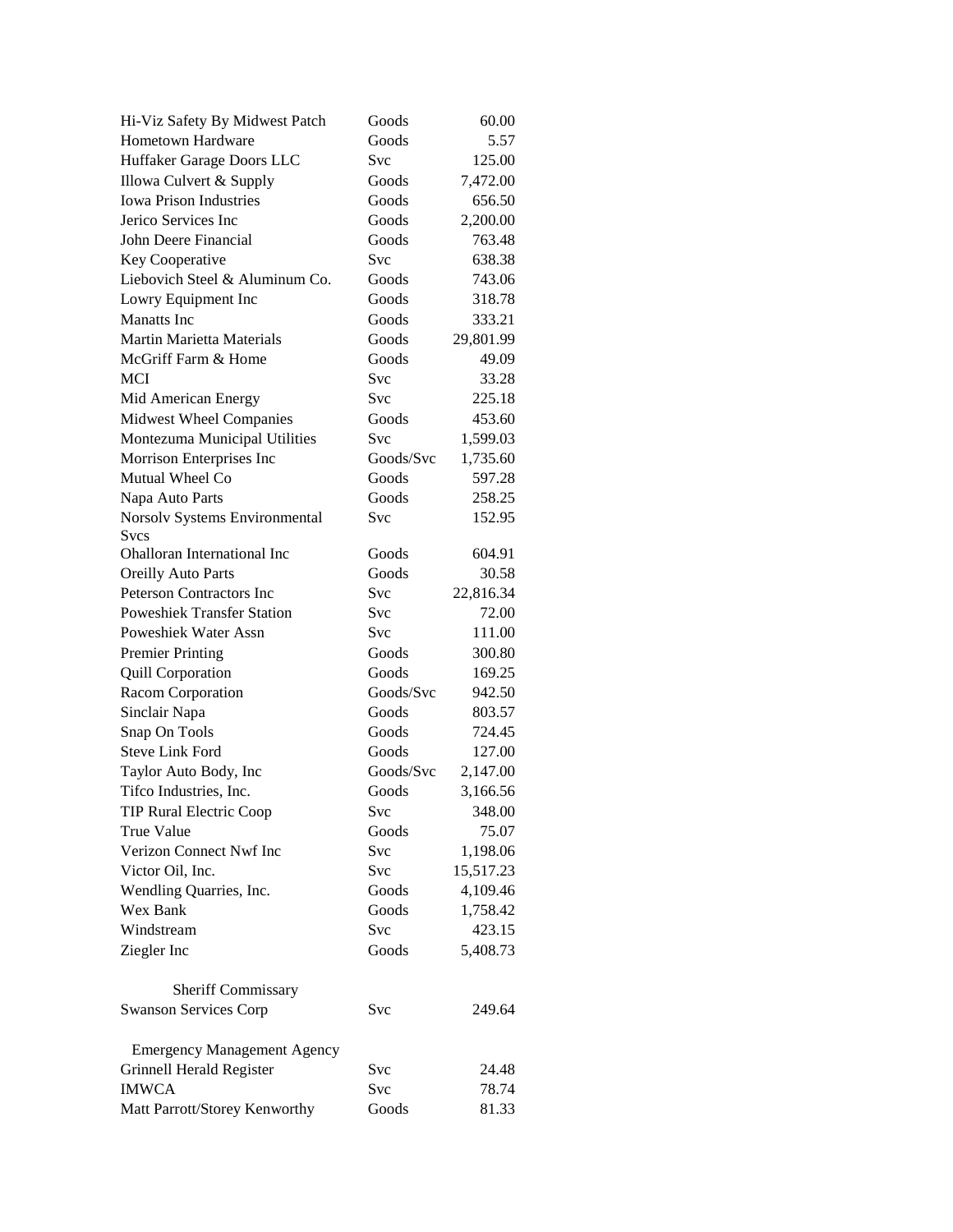| Mid American Energy               | <b>Svc</b> | 112.60   |
|-----------------------------------|------------|----------|
| <b>US Bank Equipment Finance</b>  | Svc        | 15.00    |
| Windstream                        | Svc        | 123.35   |
|                                   |            |          |
| E-911                             |            |          |
| <b>Alliant Energy/IPL</b>         | <b>Svc</b> | 324.80   |
| Century Link                      | Svc        | 608.70   |
| Disney-Bruggeman, Dawn            | Svc        | 2,339.09 |
| Searsboro Telephone Co            | Svc        | 2,599.17 |
| Windstream                        | Svc        | 1,529.77 |
|                                   |            |          |
| Assessor                          |            |          |
| <b>IMWCA</b>                      | <b>Svc</b> | 446.88   |
| <b>Iowa State Assessors Assoc</b> | <b>Svc</b> | 990.00   |
| Matt Parrott/Storey Kenworthy     | Goods      | 34.95    |
| Pow Co Employee Health Plan Tr    | <b>Svc</b> | 960.56   |
| Poweshiek County Chronicle        | <b>Svc</b> | 29.99    |
| <b>Quill Corporation</b>          | Goods      | 79.96    |
| <b>Scantron Corporation</b>       | Svc        | 362.47   |
| <b>Schneider Corporation</b>      | Svc        | 2,325.00 |
| Watson And Ryan PLC               | Svc        | 2,950.00 |
| Windstream                        |            |          |

3 ayes. Motion carried.

Board reviewed the letter to City of Montezuma and Urban Renewal Agreement relating to County's urban renewal powers with respect to the collection of TIF revenue from wind turbine property, with respect to the construction of improvements to portion of county roads located within two miles of the City limits and with respect to the construction of the City improvements on certain City street-right-of-way. Moved by Dawley, 2<sup>nd</sup> by Roudabush to approve and sign letter to City of Montezuma regarding execution of the Urban Renewal Agreement. 3 ayes. Motion carried.

9:27 a.m. Call to Scott Stevenson, D.A. Davidson to discuss bond purchase agreement relating to the General Obligation Emergency Communications Loan Agreement to borrow money for the purpose of paying the cost, to that extent, of acquiring and installing emergency services communications systems and equipment. The bond purchase agreement sets forth the terms of the Bonds and the understanding between the County and the Underwriter. Moved by Roudabush,  $2<sup>nd</sup>$  by Dawley to approve Resolution #2021-23 approving the Bond Purchase Agreement for the sale of General Obligation Emergency Communications Bonds, Series 2021A. 3 ayes. Motion carried.

Board received Recorder's report of fees collected for month ending December 31, 2020.

Board discussed the lease agreement with Capstone located in the county services building in Grinnell. The current lease is to expire August 2021. Capstone and the board agree to terms of \$700.00 per month. Board advised Auditor to prepare the new lease agreement and send to Capstone for signature. Upon return from Capstone, board will place on agenda for their approval and signature.

Board discussed the Families First Coronavirus Response Act regarding employer paid leave. FFCRA had a sunset of December 31, 2020. FFCRA has not been extended past December 31, 2020 with regard to employers being required to provide paid leave. The board discussed if they wanted to voluntarily extend the paid leave. Board felt that the county has a very good sick leave policy and if employees are diagnosed with COVID or are ordered to quarantine by public health due to exposure, they can utilize their sick leave. The board stated they will continue to monitor this matter.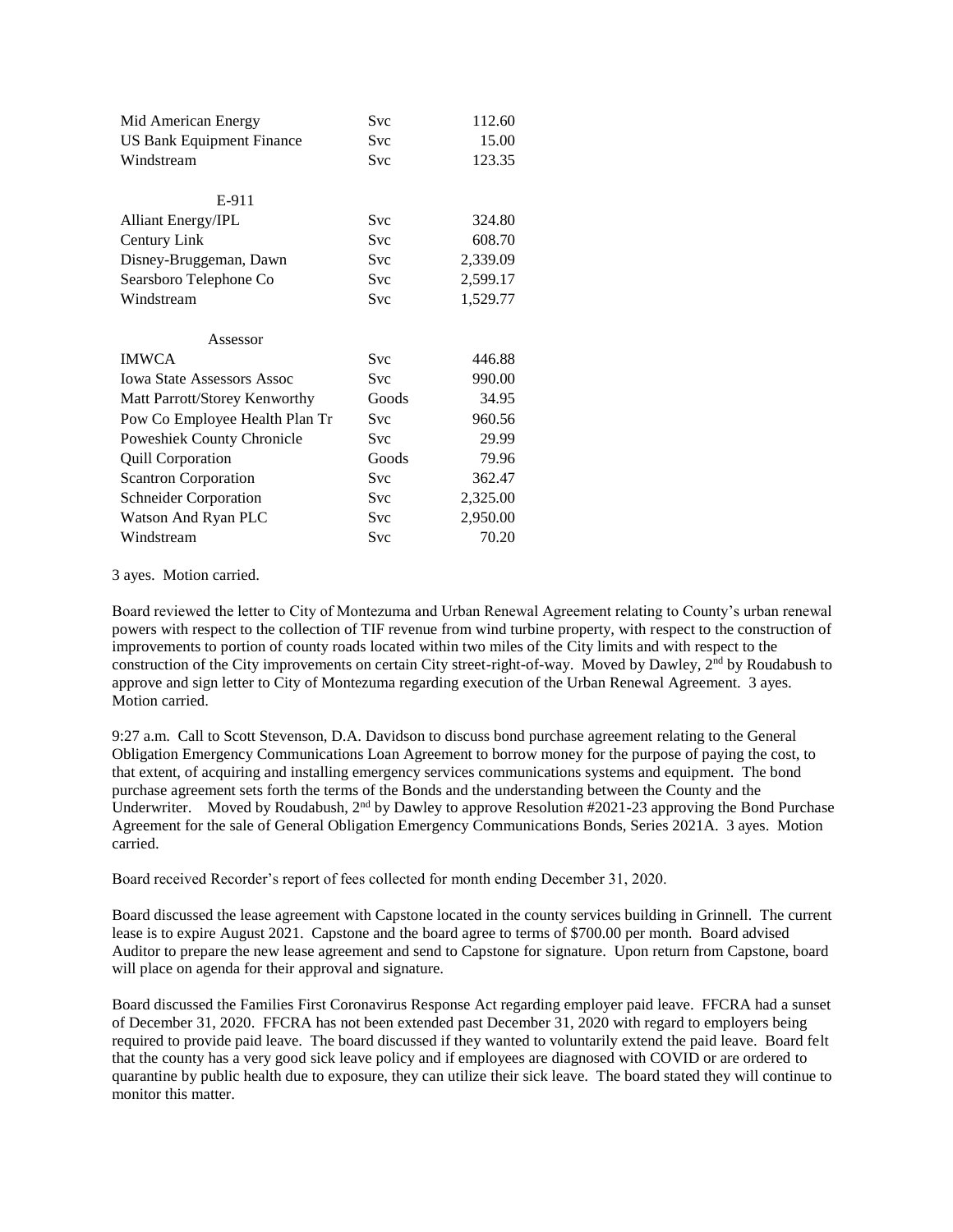Board stated they will meet tomorrow morning to hold a budget workshop.

10:30 a.m. Merle Doty left the meeting.

10:38 a.m. Moved by Roudabush,  $2<sup>nd</sup>$  by Dawley to adjourn. 2 ayes. Motion carried.

\_\_\_\_\_\_\_\_\_\_\_\_\_\_\_\_\_\_\_\_\_\_\_\_\_\_\_\_\_\_\_\_\_\_\_ \_\_\_\_\_\_\_\_\_\_\_\_\_\_\_\_\_\_\_\_\_\_\_\_\_\_\_

Melissa Eilander, Poweshiek County Auditor Merle Doty, Chairman

January 15, 2021

Board met in special session at 8:30 a.m. Members present Merle Doty, Diana Dawley and Jason Roudabush.

Chairman Doty led the pledge of allegiance.

Moved by Roudabush, 2<sup>nd</sup> by Dawley to approve agenda. 3 ayes. Motion carried.

Board held budget workshop for FY'22 budget.

12:16 p.m. Moved by Dawley, 2nd by Roudabush to adjourn. 3 ayes. Motion carried.

\_\_\_\_\_\_\_\_\_\_\_\_\_\_\_\_\_\_\_\_\_\_\_\_\_\_\_\_\_\_\_\_\_\_\_ \_\_\_\_\_\_\_\_\_\_\_\_\_\_\_\_\_\_\_\_\_\_\_\_\_\_\_

Melissa Eilander, Poweshiek County Auditor Merle Doty, Chairman

January 18, 2021

Board met in regular session at 8:30 a.m. Members present Merle Doty, Diana Dawley and Jason Roudabush.

Chairman Doty led the pledge of allegiance.

Moved by Dawley, 2<sup>nd</sup> by Roudabush to approve agenda. 3 ayes. Motion carried.

9:00 a.m. Sandy Ross, Treasurer met with board to discuss amending Resolution #2020-32 which lists Treasurer depositories and maximum deposit amounts. The maximum deposit amounts needs to be adjusted to allow for investment of proceeds from the emergency communication general obligations bonds set to close in February. Payment schedule for the emergency communication radio system is set out for 2 years so remaining balance after each scheduled payment of the bond proceeds will need to be invested to accrue interest. Sandy Ross stated she had two banks express interest. Resolution # 2021-25 was presented to the board increasing the maximum deposit limits for Great Western and Lincoln Savings Bank. It was moved by Roudabush, 2<sup>nd</sup> by Dawley to approve Resolution #2021-25 depositories pursuant to section 12C.2 Code of Iowa. 3 ayes. Motion carried.

## RESOLUTION #2021-25

## DEPOSITORIES PURSUANT TO SECTION 12C.2 CODE OF IOWA

BE IT RESOLVED by the Poweshiek County Board of Supervisors of Poweshiek County in Poweshiek County, Iowa to hereby amend Resolution #2020-32 to increase maximum deposit limits and that we do hereby designate the following named banks to be depositories of the **Poweshiek County Treasurer** funds in amounts not to exceed the amount named opposite each of said designated depositories and the Poweshiek County Treasurer is hereby authorized to deposit the Poweshiek County Treasurer fund in amounts not to exceed in the aggregate the amounts named for said banks as follows, it wit: